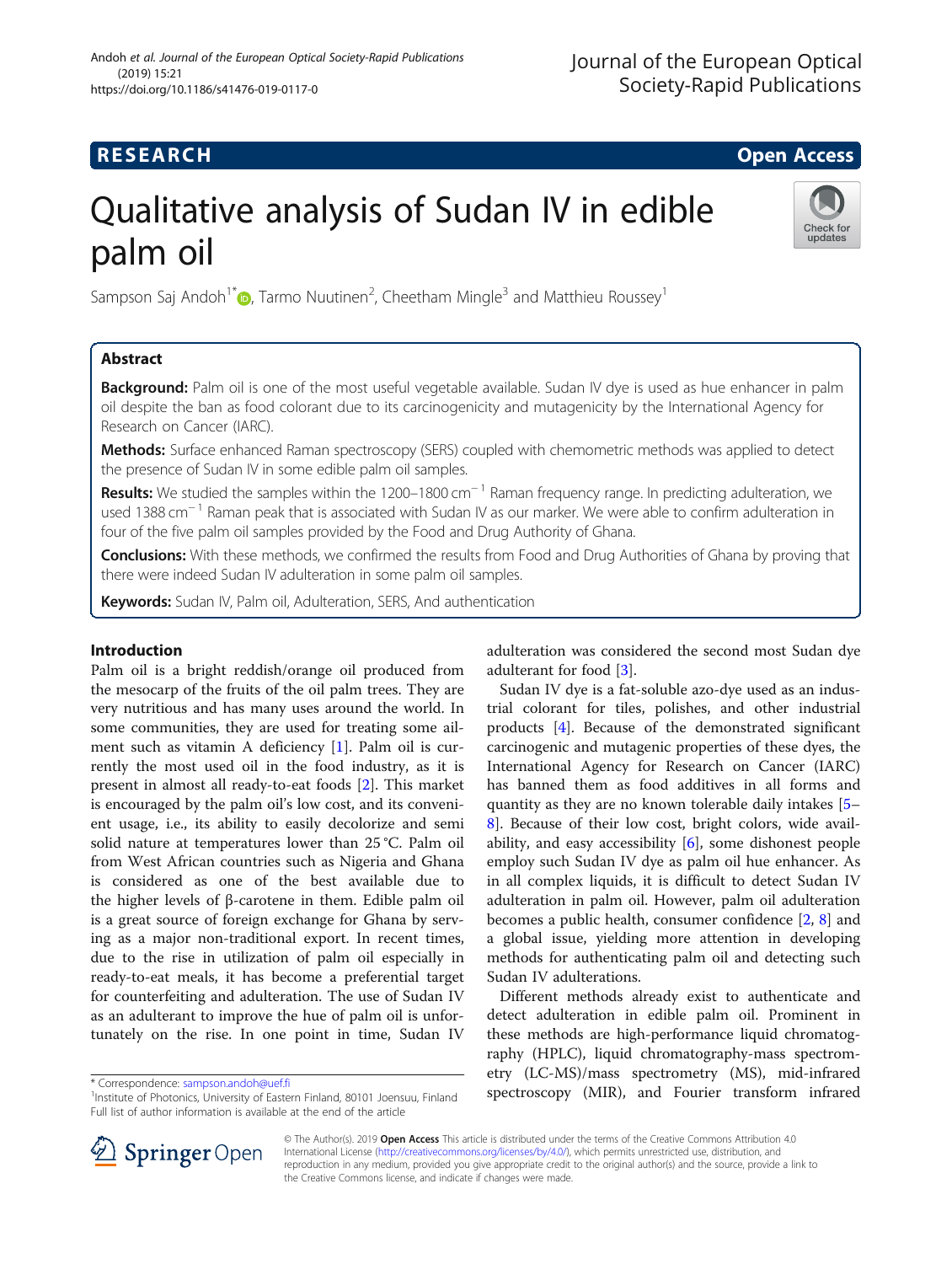backs, may be employed. SERS is a rapid and sensitive vibrational spectroscopic technique based on Raman scattering [[12](#page-4-0)]. In this work, we report on the use of surface enhanced Raman spectroscopy in authenticating and detecting adulteration in edible palm oil from Ghana. We applied principal component analysis (PCA), a statistical analysis tool, on the SERS spectra to produce data that complements the results obtained in SERS. PCA is a wellknown technique of data representation used for analyzing complex and heavy datasets [[13\]](#page-4-0) based on multivariate analysis. PCA separates data in orthogonal variables that makes it easier to analyze  $[14]$  $[14]$ . By mapping in a

# two-dimensional plan, principal component analysis allows a deeper, although qualitative, discrimination between authentic and adulterated palm oil samples.

#### Results and discussion

#### Surface-enhanced Raman spectroscopy

A set of samples comprising of, in-laboratory prepared and collected in Ghana palm oil samples (see methods), were measured by SERS. The SERS profiles are key tools enabling the authentication and subsequent detection of adulteration in palm oil. In Fig. 1 below, the SERS spectra of Sudan IV and all the oil samples is presented within the frequency range 1200-1800 cm<sup>-1</sup>.

As expected, we observed bands and peaks in the SERS spectra of Sudan IV including 1232, 1258, 1386, and 1598 cm<sup>−</sup> <sup>1</sup> , see Fig. 1a. These are assigned to the γ(C=CH<sub>3</sub>) stretching,  $\delta$ (C-H) deformation, CH<sub>3</sub> band, amine I protein of the Sudan IV molecule, respectively. There are also a C-H bending at  $1485 \text{ cm}^{-1}$  and amine II stretching at  $1552 \text{ cm}^{-1}$ . In this work, we used the CH<sub>3</sub> band at 1386 cm<sup>-1</sup> in our analysis for adulteration of the palm oil samples. One can remark, from Fig. 1b, that the amplitude of the peak (at 1386 cm<sup>−</sup> <sup>1</sup> ) increases with the concentration of the adulterant. Note a slight shift in the 1386 cm<sup>-1</sup> peak to 1388 cm<sup>-1</sup> in all the oil samples. This could be attributed to the influence of other components in the palm oil samples. However, a



highly accurate, most efficient and repeatable results. They however possess serious setbacks, which include requiring a high level of expertise in operation, time consumption, and other factors such as an extensive sample preparation [\[11](#page-4-0)]. Other vibrational spectroscopic methods such as surface enhanced Raman spectroscopy (SERS), which has a potential to overcome such draw-

<span id="page-1-0"></span>

1485

1386

a)

1232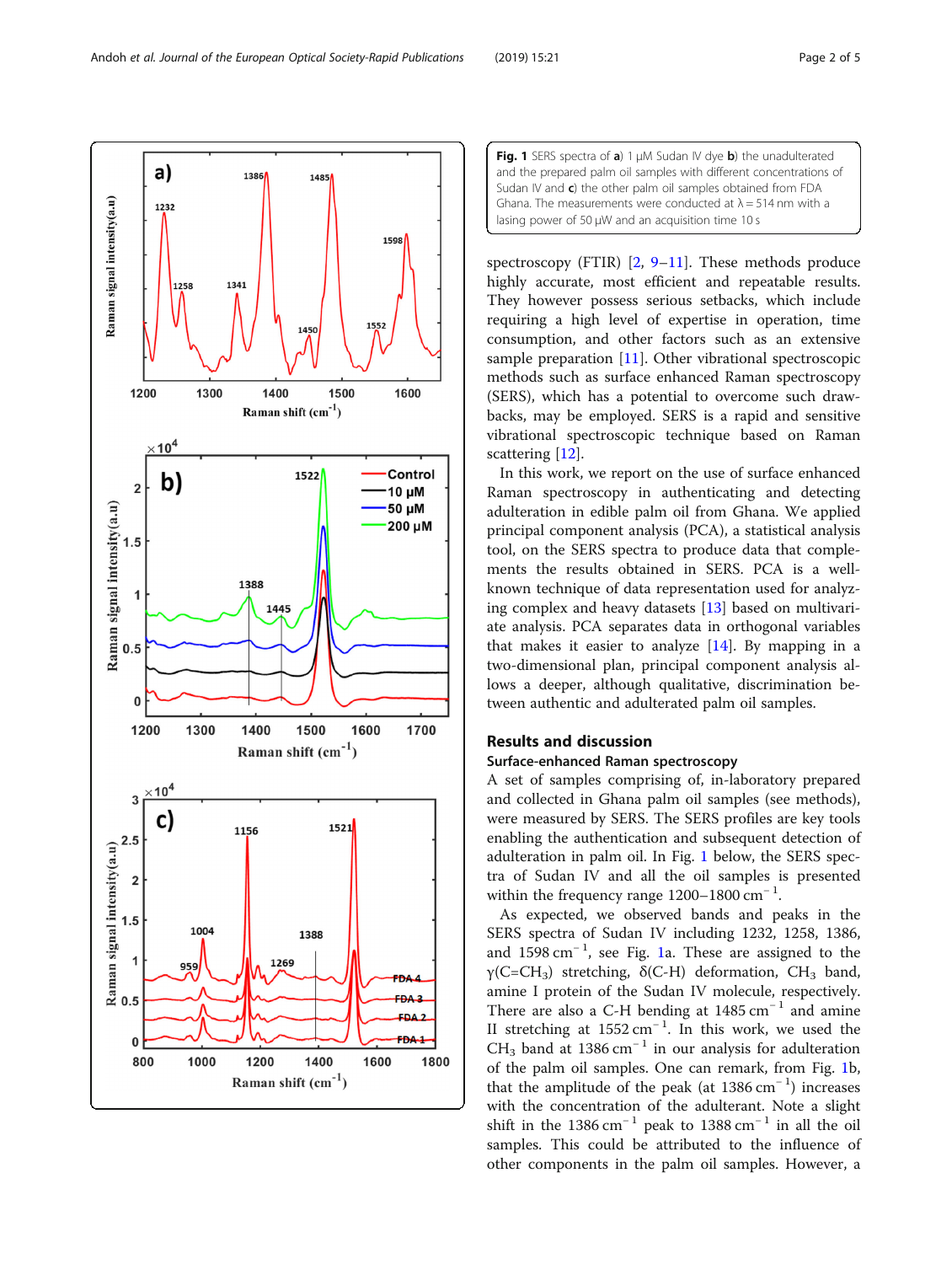characteristic Raman scattering wavenumber is common to all the oil samples. This is the strong resonance around  $1522 \text{ cm}^{-1}$  (Fig. [1b](#page-1-0)) which is assigned as the  $ν_1(C=C)$  vibrations, of the β-carotene molecule [\[16](#page-4-0)], which is abundant in palm oil. Other bands and peaks such as the 1303 and 1449 cm<sup>-1</sup>, observed in the spectra of the oil samples, originate exclusively from the main constituents of the palm oil. These scissoring, deformation, vibrations, and stretching of the palmitic (C16), oleic (C18:1) and linoleic acid (C18:2) produce these bands and peaks in the measured spectra. Considering only the [1](#page-1-0)386 cm<sup>-1</sup> peak, it can be observed from Fig. 1c that there is a slight weak peak in all the FDA samples. This confirms our prior knowledge of adulteration indicated by the FDA-Ghana.

#### Principal components analysis

Principal component analysis was used on the sample sets to discriminate between the adulterated and pure palm oil samples. The PCA is performed on the frequency range surrounding the peaks at  $1388 \text{ cm}^{-1}$  that are characteristics of Sudan IV. Selecting this range allows to avoid the prominent peak due to β-carotene at 1521 cm<sup>−</sup> <sup>1</sup> . Results are presented in Fig. 2. It is important to note that with the SERS measurements are done following the same procedure and under the same conditions for all the samples. However, the absolute amplitude of the peaks is not always proportional or related to concentration, because some chemical activity may occur when Sudan IV dye is mixed with palm oil. PCA results is an efficient tool to discriminate the adulterated samples but does not provide a quantitative value. Moreover, PCA is relating all the tiny changes in the spectra, including ones coming from the chemical activity. One can observe for instance the drift to the right of the prepared samples as a function of the concentration. This is because these samples were prepared by mixing the acetone/Sudan IV solution to the palm oil. An excess of acetone leads to an enhanced chemical activity modifying almost completely the PCA result. The prepared sample with a 200 μM concentration should not be taken into account. To analyze the results provided by the PCA technique, one must consider (in our case) three parameters: 1) the distance to the abscise axis, 2) the quadrant, and 3) the distance to the control point abscise.

As an example (see Fig. 2), the FDA samples yield points with a nearly same abscise than the control point. It means nearly no chemical activity. More the distance from the origin is short, more the sample is possibly adulterated at the condition that the point is in another quadrant than the control point.

From Fig. 2, one can clearly see the very well separated control solution labelled as unaltered by the Food and

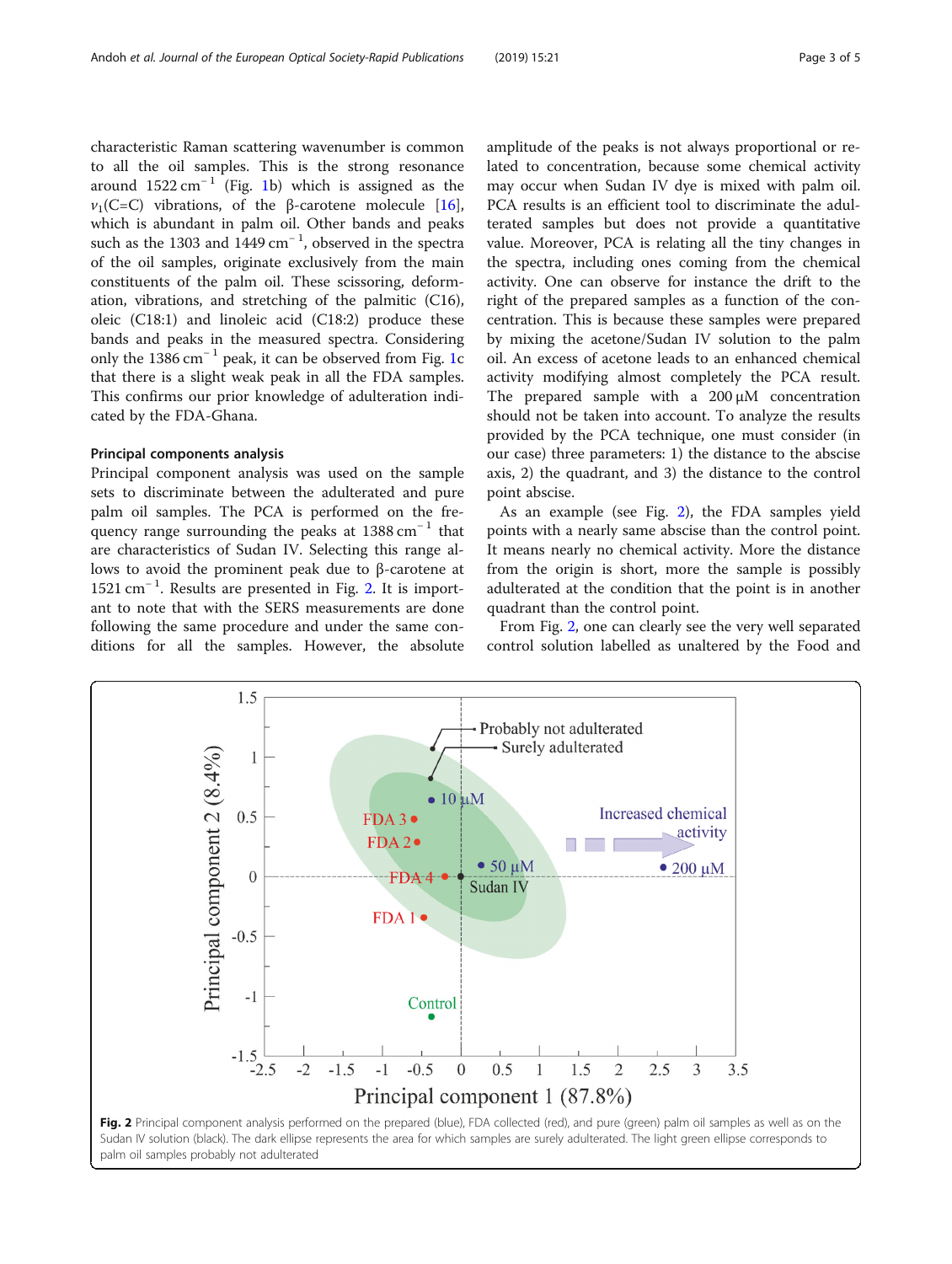Drug Authority of Ghana. The three solutions prepared in laboratory with a known concentration are used to determine a referential establishing the different zones of adulteration or not. The three of them are in other quadrants than the control point, which means they are corresponding to adulterated samples, as expected. Sudan IV is taken as a referential point also and is centered at the origin of the graph. FDA samples 2, 3, and 4 are also in another quadrant than the control point. They can be considered as adulterated. The FDA 1 sample has a response in the same quadrant than the control point, which means it is probably a non-adulterated palm oil.

It is to be noted than many factors affect the PCA results. The fabrication technique of palm oil may change the result. In other words, another adulterant other than Sudan IV may be present in the FDA 1 sample. One must finally remark that the results also depend on the spectral range taken into account.

#### Conclusion

The FDA-Ghana, through the Food Physio-Chemical laboratories unit, provided the test samples used in this study. Ghana accounts for less than 0.1% of global production of palm oil and yet, Ghana is considered one of the worst culprits when considering Sudan IV dye adulteration of palm oil. By measuring and analyzing the SERS spectra of Sudan IV, prepared palm oil and other palm oil samples, we were able to detect traces of Sudan IV dyes in all four of the palm oil samples provided for analysis. This confirms the prior knowledge of adulteration in them. This method also eliminates sample preparation that is consistent with most high performing analytical tools such as HPLC and others. However, PCA results gave additional inputs on one sample that may not be adulterated, which proves the importance of deeper analysis. The results of this study demonstrated the capabilities of SERS combined with PCA to authenticate and detect adulteration of edible palm oil with Sudan IV dye.

#### Methods

#### Chemical reagents and samples

All reagents used were of analytical grade. Sudan IV, silver nitrate and sodium chloride were purchased from Sigma-Aldrich (St. Louis, Mo., U.S.A. Putity >99.99 %). A 1 μM stock solution of Sudan IV was prepared in acetone and used in spiking the palm oil to make the in-laboratory prepared samples for measurements.

Five edible palm oil samples were also obtained from the Food and Drugs Authority (FDA), Ghana. FDA-Ghana is the central competent authority in charge of food and drug safety in Ghana. The samples were all indicated adulterated with Sudan IV (labelled FDA 1 to 4)

Table 1 A table showing the prepared palm oil samples with the volume of unadulterated palm oil and Sudan IV dye to obtain the required concentrations required

| Volume [µL] |          | Sudan IV concentration [µM] |
|-------------|----------|-----------------------------|
| Sample K    | Sudan IV |                             |
| 800         | 200      | 200                         |
| 950         | 50       | 50                          |
| 990         | 10       | 10                          |

except one (labelled control/sample K). Palm oil is semisolid at temperatures below 25 °C, therefore the samples were measured on a modified Raman microscope sample stage allowing a temperature control of the sample. The temperature was kept at  $45 \pm 2$  °C during the entire measurement. In addition to the samples from FDA, and the Sudan IV, three other samples were prepared by vortexing until complete homogeneity different amount of Sudan IV in unadulterated palm oil. Table 1 shows the quantities of both Sudan IV and palm oil in preparing the required concentrations.

#### Substrate fabrication

A silver-chloride nanoparticulate substrate (AgCl NPs) was prepared according to ref. [[15](#page-4-0)]. Shortly, AgCl NPs were grown on a circular singly polished side silicon wafer (purchased from Smat) by repeatedly and periodically immersing the wafer in two beakers containing 5 mM precursor solutions of silver nitrate (AgNO<sub>3</sub>) and sodium chloride (NaCl) with 50 cycles of immersions. The AgCl nanoparticles are produced as intermediary step to prevent the tarnishing of the silver particles. The synthesis was carried out in ambient laboratory conditions. Then metallic Ag NPs are obtained by the photochemical reaction: 2 AgCl(s) +  $h\nu \rightarrow 2$  Ag(s) + Cl<sub>2</sub>(g).

#### Raman analyses

A Renishaw inVia Raman microscope was used for all the SERS measurements. A modification was made to the sample stage by mounting a heating system to heat and keep the palm oil samples in the liquid form throughout the measurement. An excitation wavelength of 514 nm and a laser power of 50  $\mu$ W were utilized. All data were collected with an integration time of 10 s. The readings between  $1200 \text{ cm}^{-1}$  to  $1800 \text{ cm}^{-1}$  were subsequently analyzed.

Principal components analysis was applied to the SERS spectra to generate a graphical plot of the score. This was used in establishing the authenticity of the palm oil samples from FDA-Ghana against known adulterated samples. The PCA was done using OriginPro 2019 software.